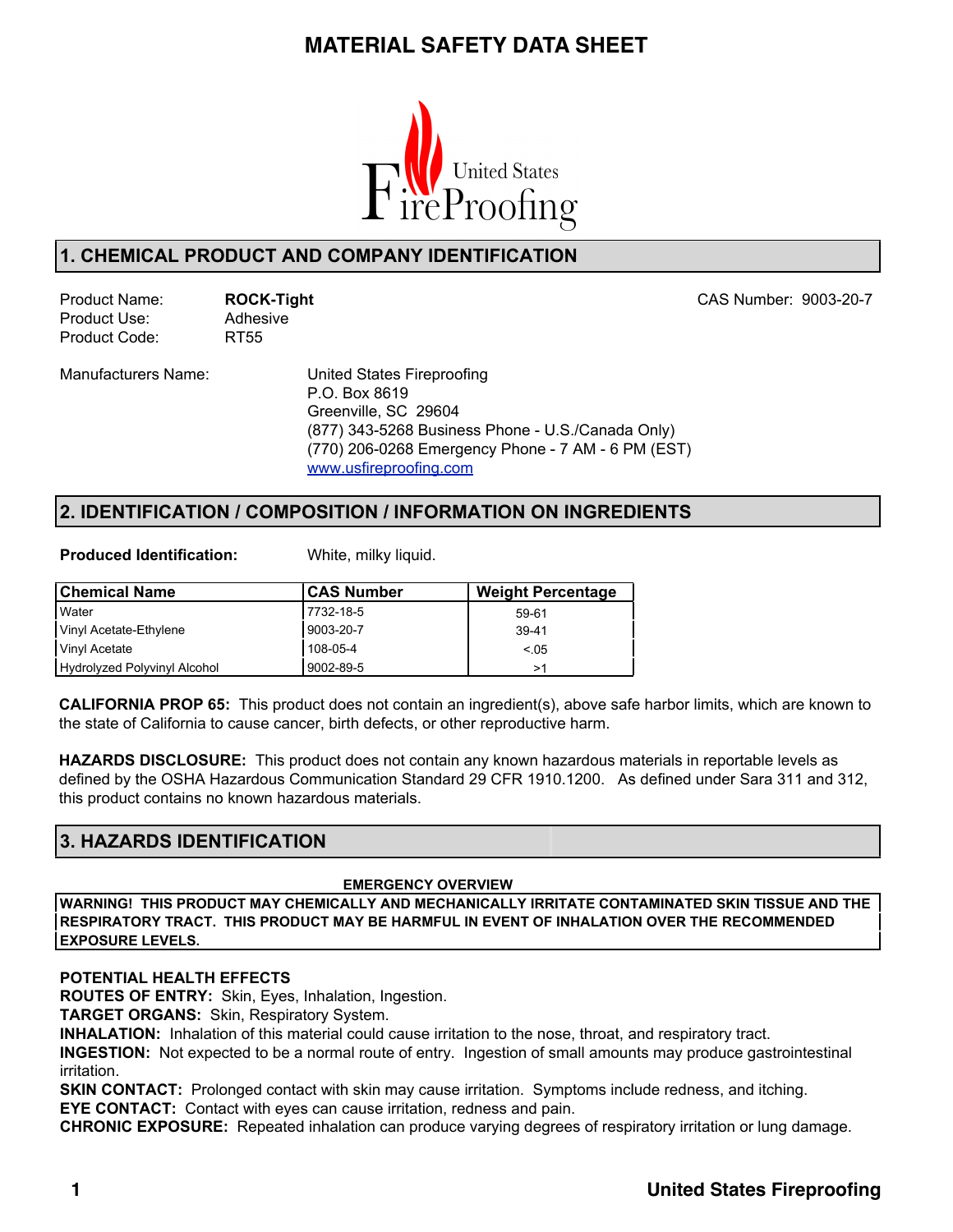**AGGRAVATION OF PRE-EXISTING CONDITIONS:** Persons with pre-existing eye, skin disorders or impaired respiratory function may be more susceptible to the effects of the substance.

### **4. FIRST AID PROCEDURES**

**INHALATION FIRST AID:** If breathing difficulty develops, remove victim to fresh air. Provide oxygen if breathing continues to be difficult. If not breathing, give artificial respiration, preferably mouth to mouth. Seek medical attention immediately.

**SKIN CONTACT FIRST AID:** If contact occurs wash skin with plenty of soap and water. Remove contaminated clothing. Wash clothing before reuse. If irritation persists, consult a physician.

**EYE CONTACT FIRST AID:** If contact with eyes, immediately flush eyes with plenty of water for at least 15 minutes lifting the upper and lower eyelids occasionally. If Irritation persists, consult a physician.

**INGESTION FIRST AID:** If swallowed, do not induce vomiting. If victim is conscious, give several glasses of water. Induce vomiting ONLY as directed by medical personnel. Never give anything by mouth to a unconscious person. If irritation persists, consult a physician.

### **5. FIREFIGHTING PROCEDURES**

#### **FLAMMABLE PROPERTIES**

**AUTO IGNITION TEMPERATURE:** Not Applicable

**FLASH POINT:** Not Applicable

**EXTINGUISHING MEDIA:** Aqueous product, for fires involving dried material, use water, carbon dioxide, dry chemicals or foam.

**FIRE AND EXPLOSION HAZARDS:** None

**THERMAL DECOMPOSITION:** Carbon monoxide, Carbon Dioxide

**FIREFIGHTING GUIDANCE:** In the event of a fire, wear full protective clothing and NIOSH-approved self-contained breathing apparatus with full face piece operated in the pressure demand or other positive pressure mode.

## **6. ACCIDENTAL RELEASE PROCEDURES**

**SPILL CLEAN-UP PROCEDURES:** Evacuate unprotected personnel from the area. Maintain adequate ventilation Follow personal protection equipment recommendations found in section 8. Contain and recover if possible. Wear rubber gloves, safety glasses and appropriate body protection. Absorb spilled material using polypads or suitable absorbent material. Avoid generating mists or sprays. Prevent material from entering sewer confined spaces, waterways, soil or public waters. Always dispose of wastes in accordance with local, state and federal regulations.

## **7. HANDLING AND STORAGE PROCEDURES**

**RECOMMENDED STORAGE CONDITIONS:** Protect against physical damage. Store containers in a cool, dry location, away from direct sunlight, away from incompatible chemicals. Observe all warnings and precautions listed for the product. Keep from freezing.

**HANDLING (PERSONNEL):** Handle in accordance with good industrial hygiene and safety practices. Avoid contact with eyes, skin, and clothing. Use adequate ventilation. Avoid breathing vapors, mists, or dust. Do not eat, drink or smoke in work area. Wash thoroughly after handling.

## **8. EXPOSURE CONTROLS / PERSONAL PROTECTION PROCEDURES**

**AIRBORNE EXPOSURE LIMITS:** See Section 2 above.

**VENTILATION SYSTEM:** A system of local and/or general exhaust is recommended to keep employee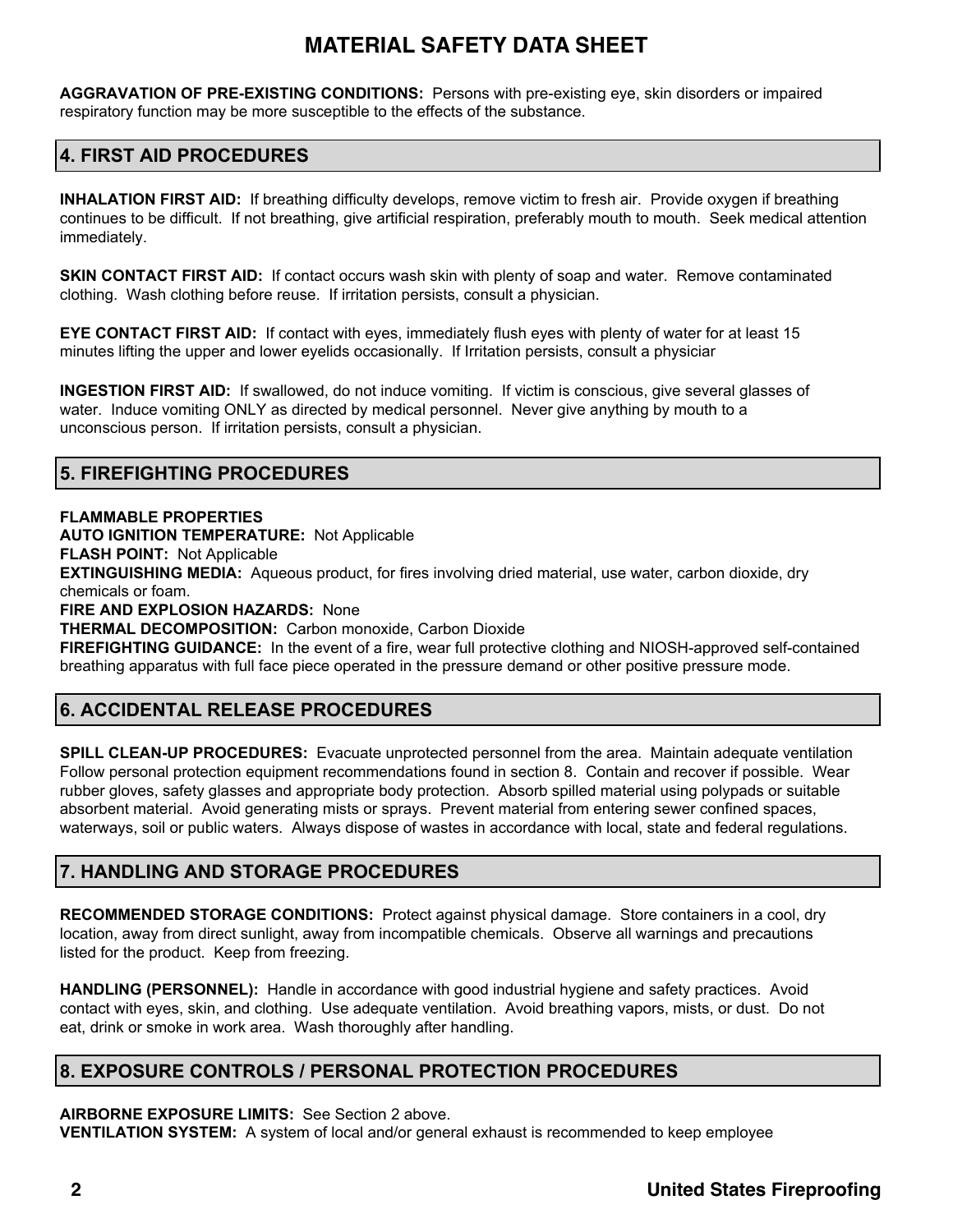exposures below Airborne Exposure Limits. Please refer to the ACGIH document, Industrial Ventilation, A Manual of Recommended Practices, most recent edition, for further details.

**PERSONAL RESPIRATORS (NIOSH APPROVED):** If the exposure limit is exceeded and engineering controls are not feasible, a respirator may be required. Where respirators are required, you must have a written program covering the basic requirements in the OSHA respirator standard. These include training, fit testing, medical approval, cleaning, maintenance, cartridge change schedules, etc. See 29CFR1910.134 for further details. **SKIN PROTECTION:** Wear appropriate protective clothing, gloves.

**EYE PROTECTION:** Use safety glasses and/or goggles, as appropriate.

Maintain eye wash fountain and quick-drench facilities in work area.

**GOOD HYGIENE CONDITIONS:** Wash with soap and water before meals and at the end of each work shift. Good manufacturing practices require amounts of chemicals be removed from the skin as soon as practical, especially before eating or smoking.

### **9. PHYSICAL AND CHEMICAL PROPERTIES**

**Physical State** Liquid **Vapor Pressure** Same as Water

**Color Color** Milky white **Vapor Density** Same as Water **Odor** Slight Vinegar **Water Solubility** Miscible **Boiling Point** 100 C. **Bulk Density Bulk Density** Not Determined **Freezing Point** Not Determined **Specific Gravity** 1.1 **Melting Point** Not Determined **Evaporation Rate** Same as Water **PH** 4-7 **Hazardous Polymerization** Will not occur **Stability Conditions to Avoid** None Known **VOC** .034/g/l

## **10. STABILITY AND REACTIVITY**

**STABILITY:** Stable under ordinary conditions of use and storage. **CONDITIONS TO AVOID:** Extreme temperatures, incompatible materials. **HAZARDOUS POLYMERIZATION:** Will not occur. **HAZARDOUS DECOMPOSITION:** Oxides of carbon may be released during combustion. **INCOMPATIBILITY WITH OTHER MATERIALS:** This product is incompatible with acids, and bases. **HAZARDOUS DECOMPOSITION:** Oxides of carbon may be released during combustion.

## **11. TOXICOLOGICAL INFORMATION**

Acute and chronicle health effects are not expected as long as good industrial hygiene and safety precautions are followed.

## **12. ECOLOGICAL INFORMATION**

#### **ENVIRONMENTAL FATE:**

This product has not been tested for mobility in soil.

#### **ENVIRONMENTAL TOXICITY:**

This product has not been tested for persistence of biodegradability. The components may slowly degrade in the environment and form a variety of organic and inorganic materials; however, no specific information is known.

## **13. DISPOSAL CONSIDERATIONS**

#### **WASTE DISPOSAL:**

**Recover, reclaim or recycle when practical.**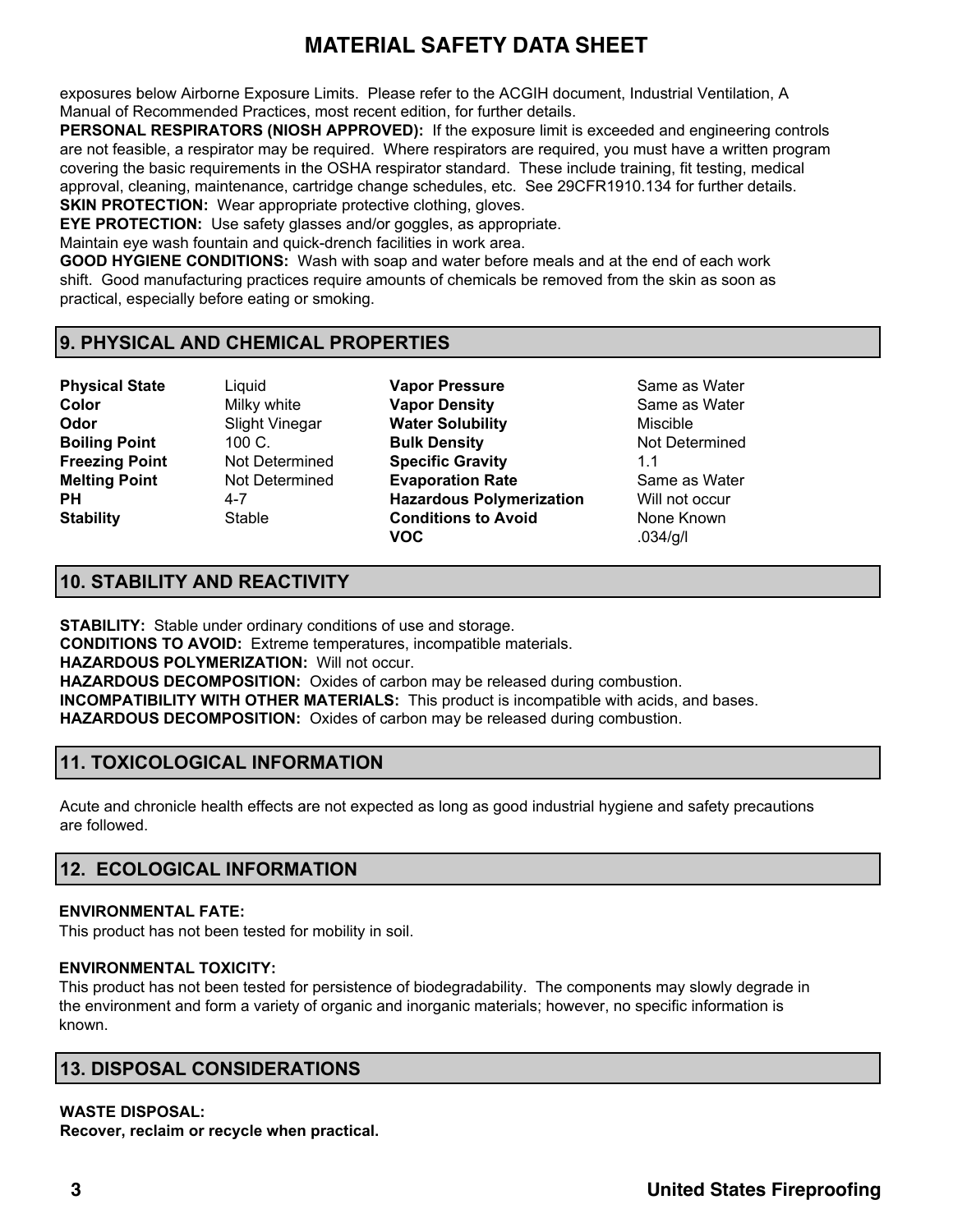Dispose of material in accordance with federal, state and local requirements. For proper disposal of used material, an assessment must be completed to determine the proper and permissible waste management options permitted under applicable rules, regulations and/or laws governing your location.

### **14. TRANSPORTATION INFORMATION**

#### **Domestic (Land, D.O.T), International (Water, I.M.O.), International (Air, I.C.A.O.)**

This product is not classified as dangerous goods per U.S. DOT Regulations, under 49 CFR 172.101 Non-Regulated.

### **15. REGULATORY INFORMATION**

#### **TSCA Inventory Status and TSCA Information: USA**

This material or its components are listed on or are in compliance with the requirements of the TSCA Chemical Substance Inventory.

#### **TSCA 12 (b) Export Notifications:**

This material does not contain any TSCA 12(b) regulated chemicals.

#### **CERCLA Regulated Chemicals**

This material does not contain any CERCLA regulated chemicals.

#### **SARA 302 EHS Chemicals**

This material does not present any Sara extremely hazardous substances.

#### **SARA 311/312 Hazard Class**

This product does not contain any SARA 311/312 hazards.

#### **SARA 313 Chemicals**

This product does not contain any SARA 313 chemicals above the minimum level.

#### **STATE REGULATIONS:**

### **PROP 65 - Warning:**

**THIS PRODUCT DOES NOT CONTAIN A CHEMICAL(S) KNOWN TO THE STATE OF CALIFORNIA TO CAUSE CANCER.**

#### **RCRA 40 CFR: None**

#### **CANADIAN REGULATIONS:**

**CANADIAN DSL/NDSL INVENTORY STATUS:** The components of this product are on the DSL Inventory, or are exempted from listing.

#### **CANADIAN ENVIRONMENTAL PROTECTION ACT (CEPA) PRIORITIES SUBSTANCES LISTS:**  No component of this product is on the CEPA First Priorities Substance Lists.

#### **CANADIAN WHMIS CLASSIFICATION and SYMBOLS:** Not Classified.

This material or all of its components are listed on the inventory of Existing Chemical Substances under the Toxic Substance Control Act (TSCA). This material or all of its components are listed on the Canadian Domestic Substances List (DSL).

### **16. OTHER INFORMATION**